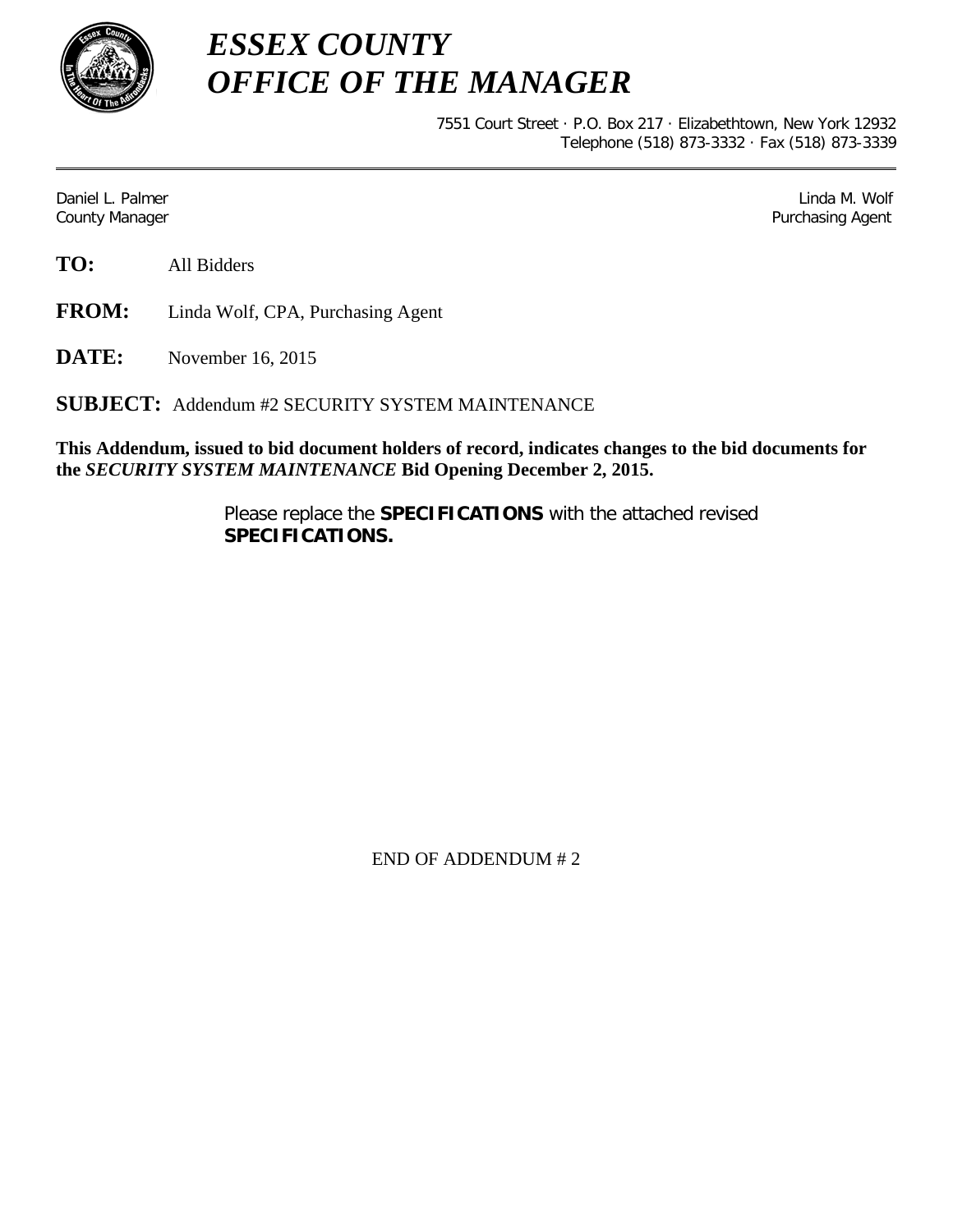## **SPECIFICATIONS**

## **Scope**

Contractor is to provide all labor, equipment, materials, and supervision, as specified herein to inspect, test, maintain, install and repair all Security Equipment Systems in various buildings at the Essex County Government Center in Elizabethtown, N.Y.

The contract will be for one year with the option to renew for an additional two years.

Addenda will be posted on the Essex County Website, interested vendors are urged to check before submitting their bid.

Each bidder will need to complete, sign, have notarized and return the following documents with their Proposal:

- 1) Vendor Responsibility Questionnaire
- 2) Certification of Compliance With Iran Divestment Act
- 3) Non-Collusive Bidding Certification

## **Work Description**

Contractor shall perform inspection, testing, maintenance, and installation of the Security Systems outlined in Description of Systems of these Bid Specifications.

### **Description of Systems**

### Court House – 7559 Court St, Elizabethtown

- One (1) Security Camera & Monitor Judge's Office
- Six (6) each: Crash Bars & Security Doors in various locations in building
- Eight (8): Key Pads in various locations in building
- One (1) Security Door DA

### County Complex – 7551 Court St, Elizabethtown

- One (1) Security System DSS Nine (9) Secure Doors (badge opens), One (1) Security Door
- One (1) Security Door with Access Pad Probation
- Four (4) Security Doors –Information Systems (basement)

### Mental Health – 7513 Court St, Elizabethtown

- Three (3) Secure Doors (badge opens)
- Nineteen (19) Panic Alarms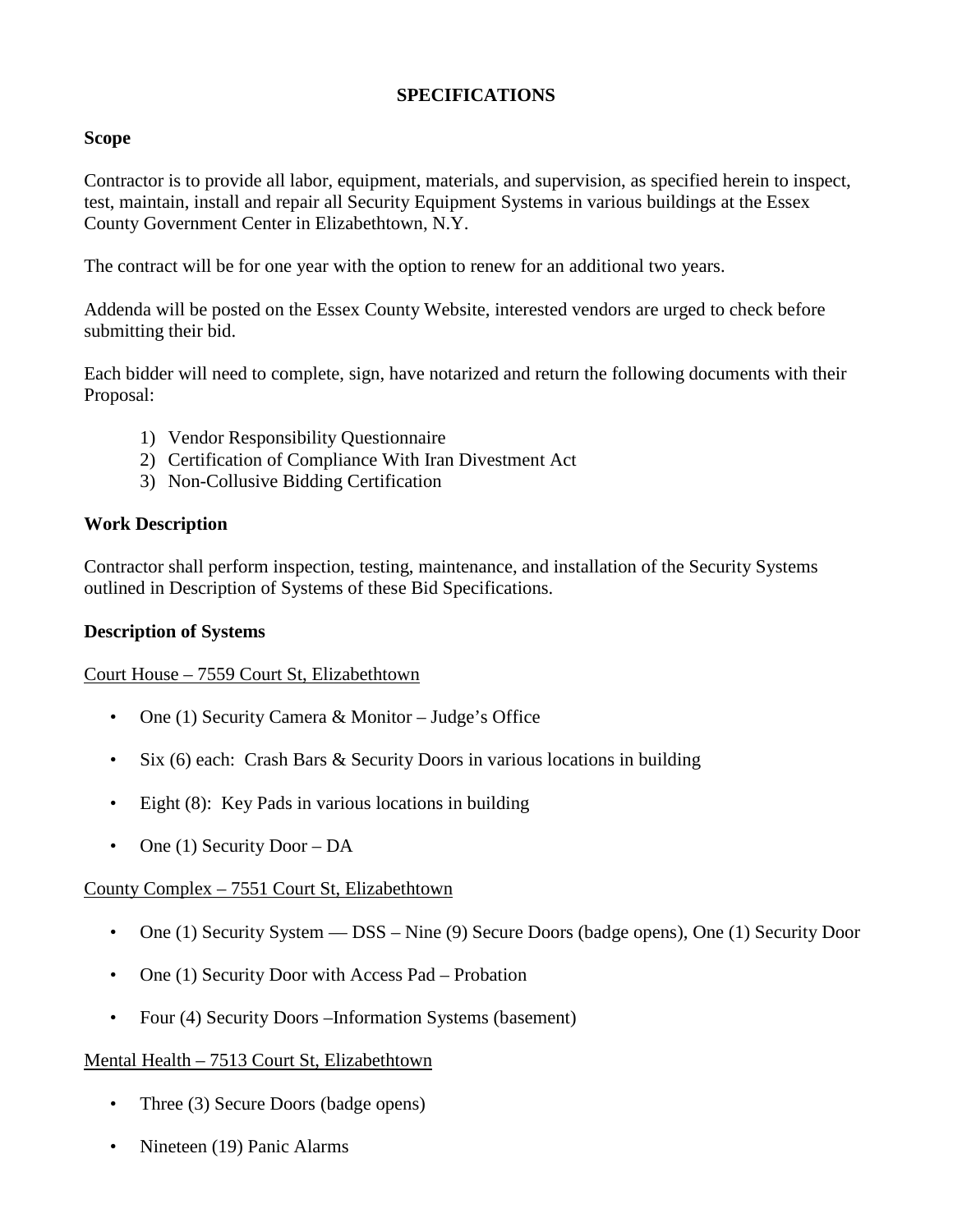## Public Health – 132 Water St, Elizabethtown

• One (1) Security Door with Access Pad

## **Inspections**

Contractor shall provide quarterly inspections and record keeping for all security equipment county wide. This includes providing Test & Inspection Reports that details the devices tested, the location, date, and result.

It is assumed the contractor will immediately correct any issues found during inspections provided they have the necessary parts. Any issues on the security systems that cannot be corrected by the contractor that day shall be reported to the Supervisor of Buildings and Grounds prior to the contractor leaving the site. At such time, the contractor and the Supervisor of Building s and Grounds shall agree on the appropriate course of action in resolving the issue.

# **Maintenance**

Maintenance shall be performed to keep the system equipment operable or to make repairs. Changing the time for daylight savings shall be included in maintenance. Contractor shall provide parts and labor for repairs. All material and equipment furnished shall be new and in excellent condition. All parts shall be manufactured by the OEM or by reputable firms whose product is of a quality equal and acceptable to the original equipment manufacturers specifications. Owner reserves the right to reject any part which he/she may deem unsuitable for use.

# **Safety**

Contractor shall adhere to all regulations of the NYS Public Employee Safety and Health (PESH), good industry safety practice, and any special safety requirements of the County of Essex.

# **Working Hours**

All work to be performed under these specifications shall be performed during normal working hours – 7:00 a.m. to 3:30 p.m. — Monday through Friday, or as agreed to with the site contact.

The Contractor shall respond to all service call requests, with a technician on site, within four hours.

### **Warranty**

Contractor shall guarantee all repair work performed to be free from defects in materials and labor for ninety (90) days or equipment manufacturer.

# **Qualifications of Contractors**

The bidder shall show that he has available under his direct employment and supervision the necessary organization and facilities to properly fulfill all the services and conditions required under these specifications.

The contractor shall show that he has maintained an organization capable of performing the work